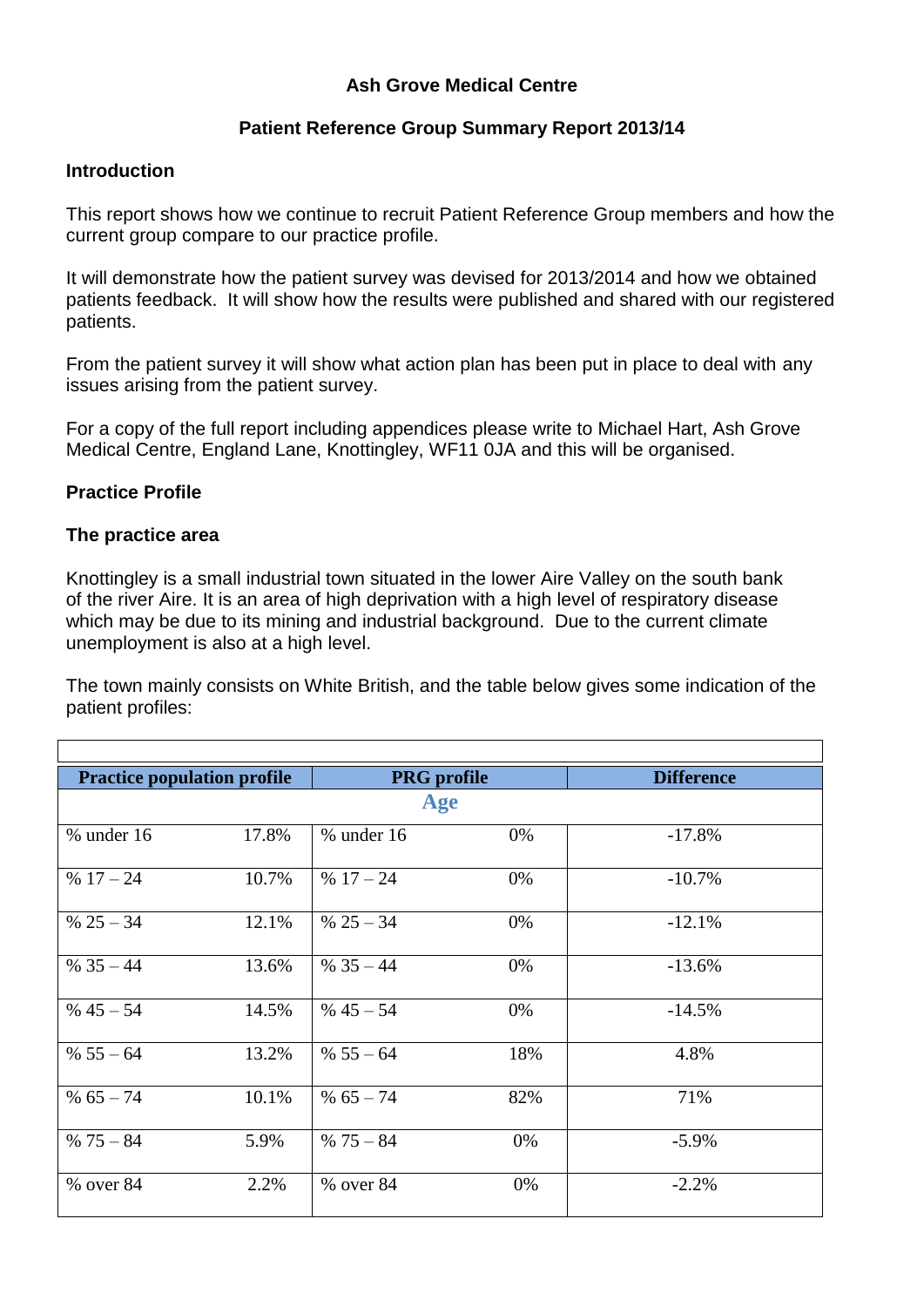| <b>Practice population profile</b>                                        | <b>PRG</b> profile            | <b>Difference</b> |  |  |
|---------------------------------------------------------------------------|-------------------------------|-------------------|--|--|
| <b>Ethnicity</b>                                                          |                               |                   |  |  |
| White                                                                     | White                         |                   |  |  |
| % British Group<br>80%                                                    | % British Group               | 100%              |  |  |
|                                                                           | 100%                          |                   |  |  |
| $\overline{\frac{9}{6}}$ Irish<br>$< 1\%$                                 | % Irish                       |                   |  |  |
| <b>Mixed</b>                                                              | <b>Mixed</b>                  |                   |  |  |
| % White & Black Caribbean<br>3%                                           | % White & Black Caribbean     |                   |  |  |
| % White & Black African <1%                                               | % White & Black African       |                   |  |  |
| % White & Asian<br>${<}1\%$                                               | % White & Asian               |                   |  |  |
| <b>Asian or Asian British</b>                                             | <b>Asian or Asian British</b> |                   |  |  |
| % Indian<br>1%                                                            | % Indian                      |                   |  |  |
| % Pakistanin<br>6%                                                        | % Pakistani                   |                   |  |  |
| % Bangladeshi<br>$<$ 1%                                                   | % Bangladeshi                 |                   |  |  |
| <b>Black or Black British</b>                                             | <b>Black or Black British</b> |                   |  |  |
| % Caribbean<br>$<$ 1%                                                     | % Caribbean                   |                   |  |  |
| % African<br>$<$ 1%                                                       | % African                     |                   |  |  |
| Chinese or other ethnic group                                             | Chinese or other ethnic group |                   |  |  |
| % Chinese<br>1%                                                           | % Chinese                     |                   |  |  |
| 7%<br>% Any other                                                         | % Any other                   |                   |  |  |
| <b>Gender</b>                                                             |                               |                   |  |  |
| % Male<br>50.3%                                                           | 20% Male                      |                   |  |  |
| % Female<br>49.7%                                                         | 80% Female                    |                   |  |  |
| Differences between the<br>practice population and<br>members of the PRG. |                               |                   |  |  |

# **Recruitment**

The PRG group was established via the Ash Grove newsletter that is published on a quarterly basis. We are always aiming to recruit patient representatives from different backgrounds and currently have 8 members.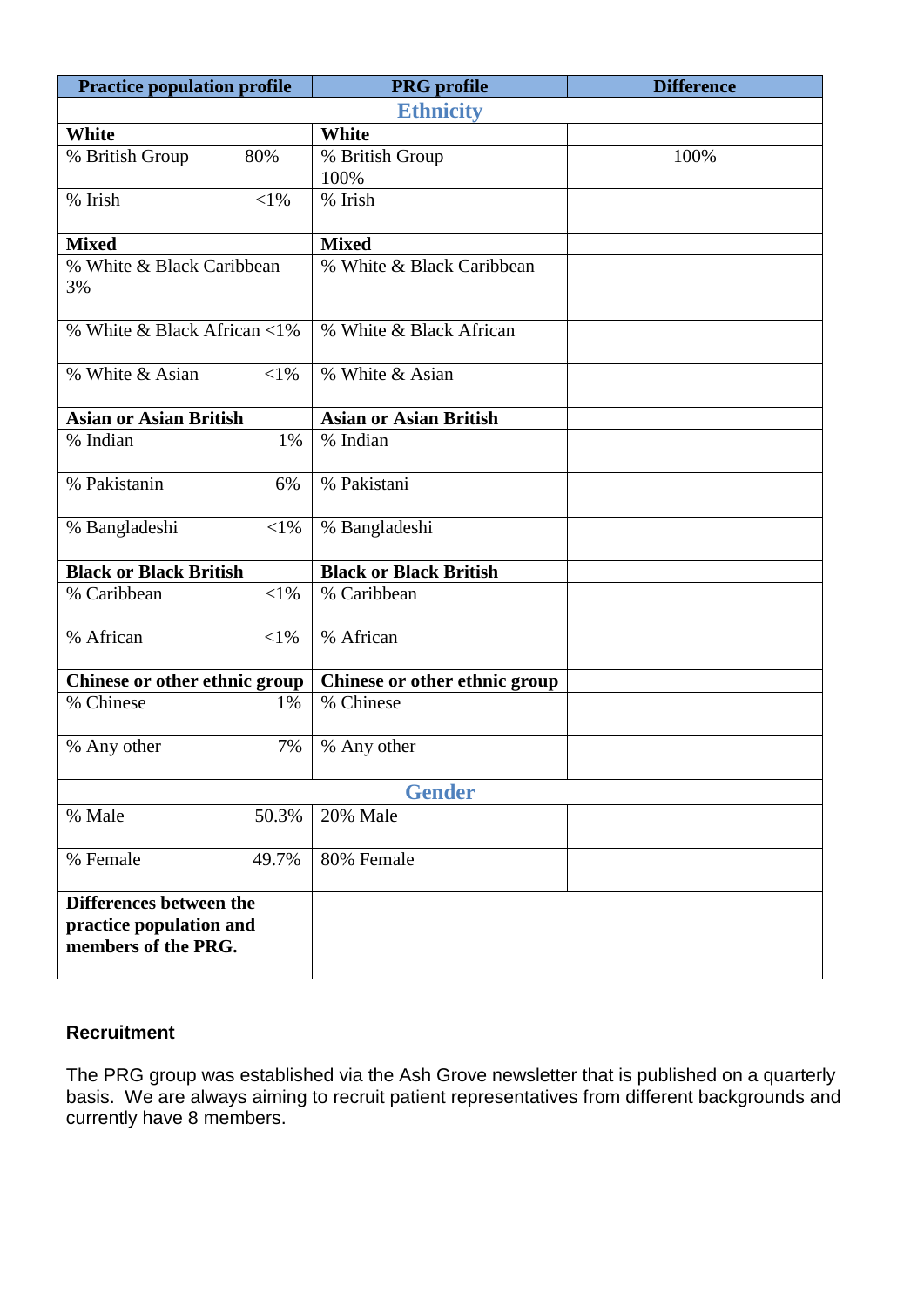## **Recruitment work planned for 2014: -**

- 1. To visit local schools and provide information leaflets to parents to encourage engagement with the group.
- 2. To continue to advertise in the patient waiting area using posters/leaflets.
- 3. To continue to provide patients with information via our reception team.
- 4. To continue holding discussions with patients who have had complaints/concerns about the practice.
- 5. To advertise via our waiting room screen using power point presentations.
- 6. To continue advertising via our practice website.

A virtual patient group was considered last year. Following advertising this was not established due to little interest. We aim to re-visit this for 2014 and discuss the possibility of a virtual group with local community groups which cater for the younger end of the population and via local schools engaging with parents.

## **Terms of Reference**

The terms of reference are due for review May 2014. These terms highlight what is expected from a patient representative, attendance arrangements to meetings, who to contact if you cannot attend meetings etc.

## **Achievements of the group during 2013**

## **Review of Practice processes**

The group continue to review every day processes including our appointment system. Access to GP services, practice premises, prescription service etc. The group help with this process identifying any possible problems from a patient perspective.

## **Commissioning awareness**

The group are keen to keep a breast with the upcoming changes to the NHS. We have discussed commissioning and how the PRG group can have a positive impact with re-design of services. Outside speakers have attended the group to provide useful information about our CCG and its constituents. During a number of meetings the group met with representative from the CCG who gave an overview and understanding of the organisation.

## **Practice Newsletter**

The group are to have an active role in preparing information for forthcoming newsletters.

## **Telephone system**

The group had an active role in planning for the move from an 0844 number to a local number.

## **Patient survey 2013/14**

During a meeting in September 2013 the survey questions were discussed and finalised. The group agreed that the following areas would be covered in the survey: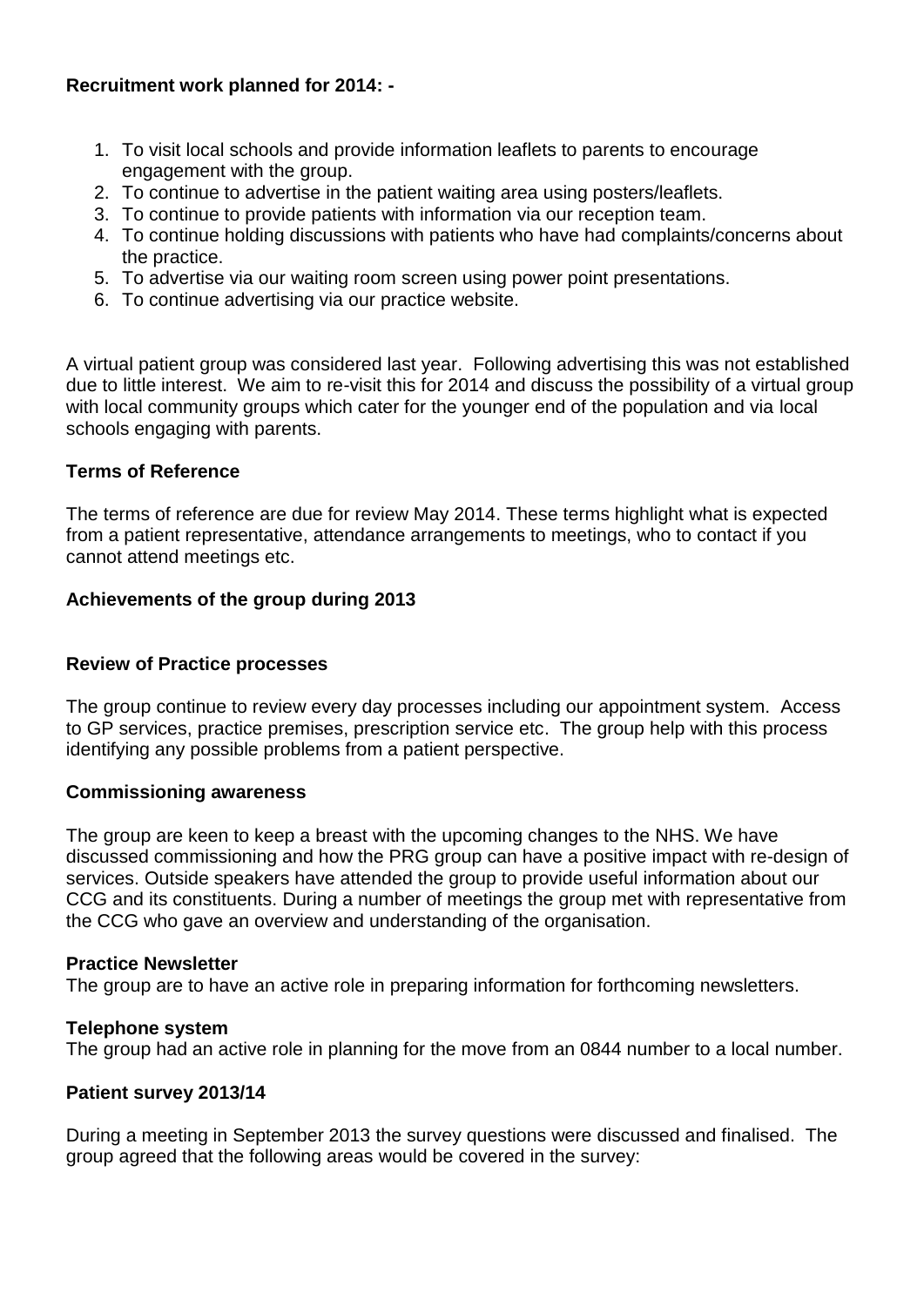- 1. Access to GPs/Nurses
- 2. Accessing a particular GP
- 3. Practice premises (Both the main site and the branch site (Eggborough)
- 4. Waiting rooms facilities (Both main site and Eggborough)
- 5. Experience of waiting at the practice
- 6. Satisfaction with the service provided by Ash Grove
- 7. Review of repeat Prescribing service
- 8. Review of parking facilities at the practice
- 9. Awareness of telephone consultations.
- 10.Awareness of providing the practice with feedback for praise and grumbles.
- 11.Review of whether you are satisfied with how your queries are handled.

As a group we established that the survey would take place in October 2013 and that the patient group would manage the process of handing out/collecting in of the questionnaires. This was very effective and the practice received a good response rate. 500 questionnaires were handed out and we had a response of 438 which was an increase over last year's successful survey.

The results were collated and discussed in December 2013. From the results an action plan was drawn up and agreed.

Feedback methods were agreed and the following methods were used to distribute information about the patient survey results and action plan for 2012/2013

- Information in the patient newsletter.
- Practice website [\(www.ashgrovesurgery.co.uk\)](http://www.ashgrovesurgery.co.uk/)
- A display on the patient reference group notice board in the waiting room.
- Power point presentation on the screen in the waiting room.

# **Agreed Action Plan from the Survey**

From the patient survey 2013 the following actions have been agreed and shared with patients.

| You said                                                                                                                                                                                                                                                      | We did                                                                                                                                                                                          | The result is                                                                                                                                                                                                                                     |  |
|---------------------------------------------------------------------------------------------------------------------------------------------------------------------------------------------------------------------------------------------------------------|-------------------------------------------------------------------------------------------------------------------------------------------------------------------------------------------------|---------------------------------------------------------------------------------------------------------------------------------------------------------------------------------------------------------------------------------------------------|--|
| You said about the telephone<br>system:<br>Comments about not<br>having enough options<br>available when<br>contacting the<br>practice.<br>Comments regarding<br>$\blacksquare$<br>engaged tone<br>Comments about time<br>getting through to the<br>practice. | 1.<br>Reviewed the telephone<br>system, options available<br>and number of lines<br>available.<br>Reviewed staffing levels<br>2.<br>to ensure adequate staff<br>are available at busy<br>times. | 1. Adequate staffing levels<br>are in place to ensure<br>the telephone is<br>answered in an<br>appropriate length of<br>time.<br>2. Following a review of the<br>telephone options,<br>discuss further with PRG<br>group and implement<br>change. |  |
| <b>Awareness issue:</b>                                                                                                                                                                                                                                       | To produce a simple A5<br>1.<br>guide to patients                                                                                                                                               | 1. Have leaflet ready for<br>next PRG meeting for                                                                                                                                                                                                 |  |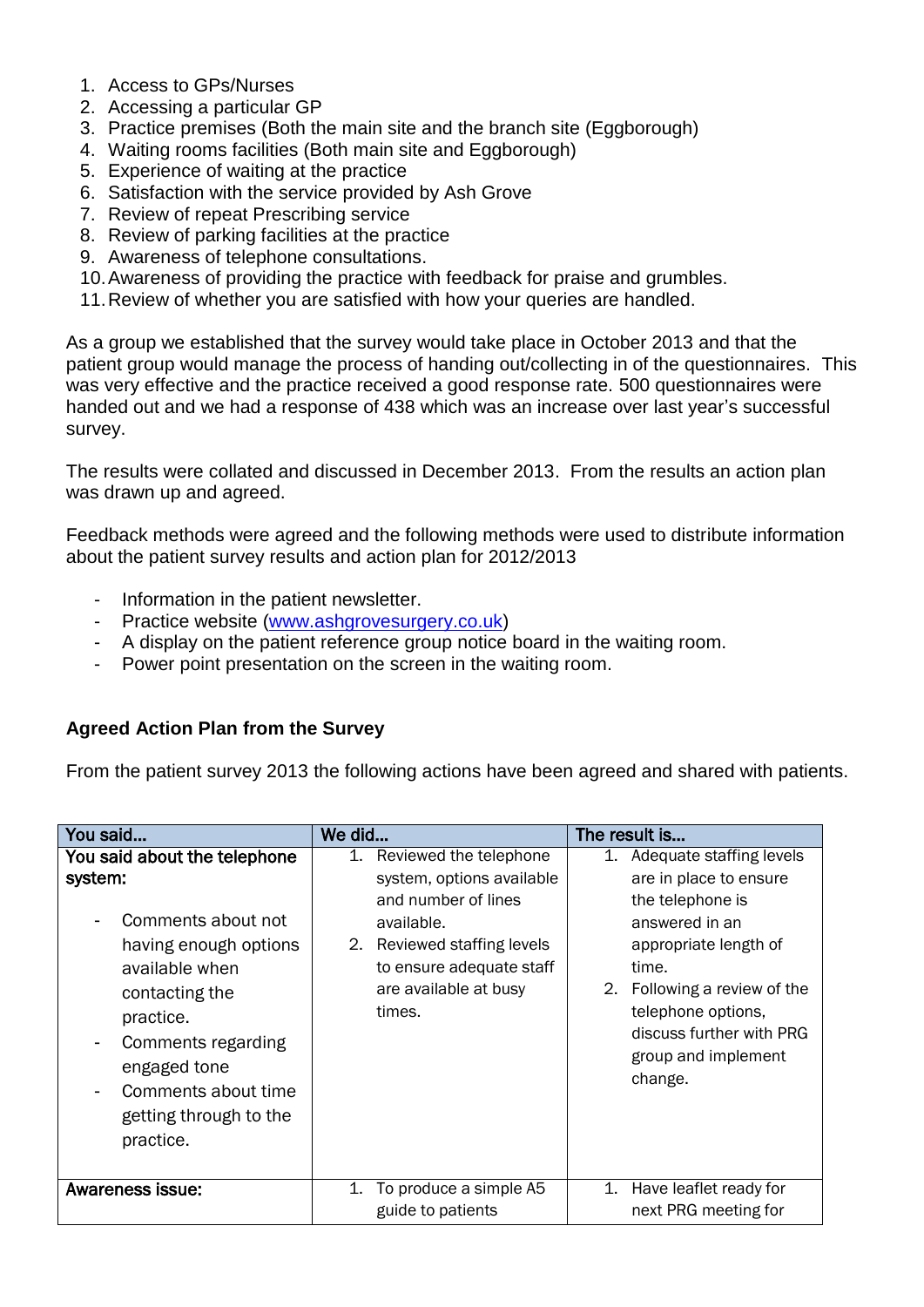| The results identified that you<br>were not aware of telephone<br>consultations being available<br>to patients.                                                                                                                       | regarding different types<br>of appointments<br>including how to access<br>telephone consultations.                                                                                                                                                                                                                                                                    | review and<br>implementation.                                                                                                                                                                                       |
|---------------------------------------------------------------------------------------------------------------------------------------------------------------------------------------------------------------------------------------|------------------------------------------------------------------------------------------------------------------------------------------------------------------------------------------------------------------------------------------------------------------------------------------------------------------------------------------------------------------------|---------------------------------------------------------------------------------------------------------------------------------------------------------------------------------------------------------------------|
| You said about the car park:<br>Not enough disabled<br>1.<br>parking.<br>2. Car park is not big<br>enough.<br>Car park often full<br>3.                                                                                               | 1. During 2014 the car<br>park will be reviewed to<br>establish if there is any<br>action the practice can<br>take to improve parking<br>for patients.<br>2. Disabled parking to be<br>reviewed, establish<br>whether further spaces<br>could be allocated for<br>disabled use.                                                                                        | Review to take place<br>1.<br>during May 2014.<br>2. Discuss outcomes with<br>PRG group and<br>implement any changes<br>during June/July 2014                                                                       |
| You said about the walk in<br>blood service:<br>The results showed that<br>1.<br>there were a number of<br>patients that were not<br>aware of the service<br>availability,                                                            | To promote the service<br>1.<br>via newsletter and<br>website.<br>2. To review the demand<br>and ensure the capacity<br>is meeting the demand<br>for our patients.                                                                                                                                                                                                     | 1. Service advertised via<br>noticeboard<br>Service advertised via<br>presentation in the<br>waiting room<br>Service to be advertised<br>via Website<br>Service to be re-<br>advertised via newsletter<br>in-house. |
| You said about the waiting<br>room:<br>That there is no public<br>1.<br>telephone for contacting<br>a taxi<br>2. Facilities for children are<br>not adequate.<br>3. You would like to see a<br>drinks machine in the<br>waiting room. | The waiting room was<br>$\bullet$<br>reviewed and the<br>following will be<br>considered:<br>To improve facilities for<br>children, review what's<br>available for GP waiting<br>rooms.<br>Look into providing<br>patients with access to a<br>telephone taxi service<br>Look into providing<br>$\bullet$<br>patients with a drinks<br>machine in the waiting<br>area. | The actions will be<br>$\mathbf{1}$ .<br>considered for<br>implementing over the<br>coming months.                                                                                                                  |